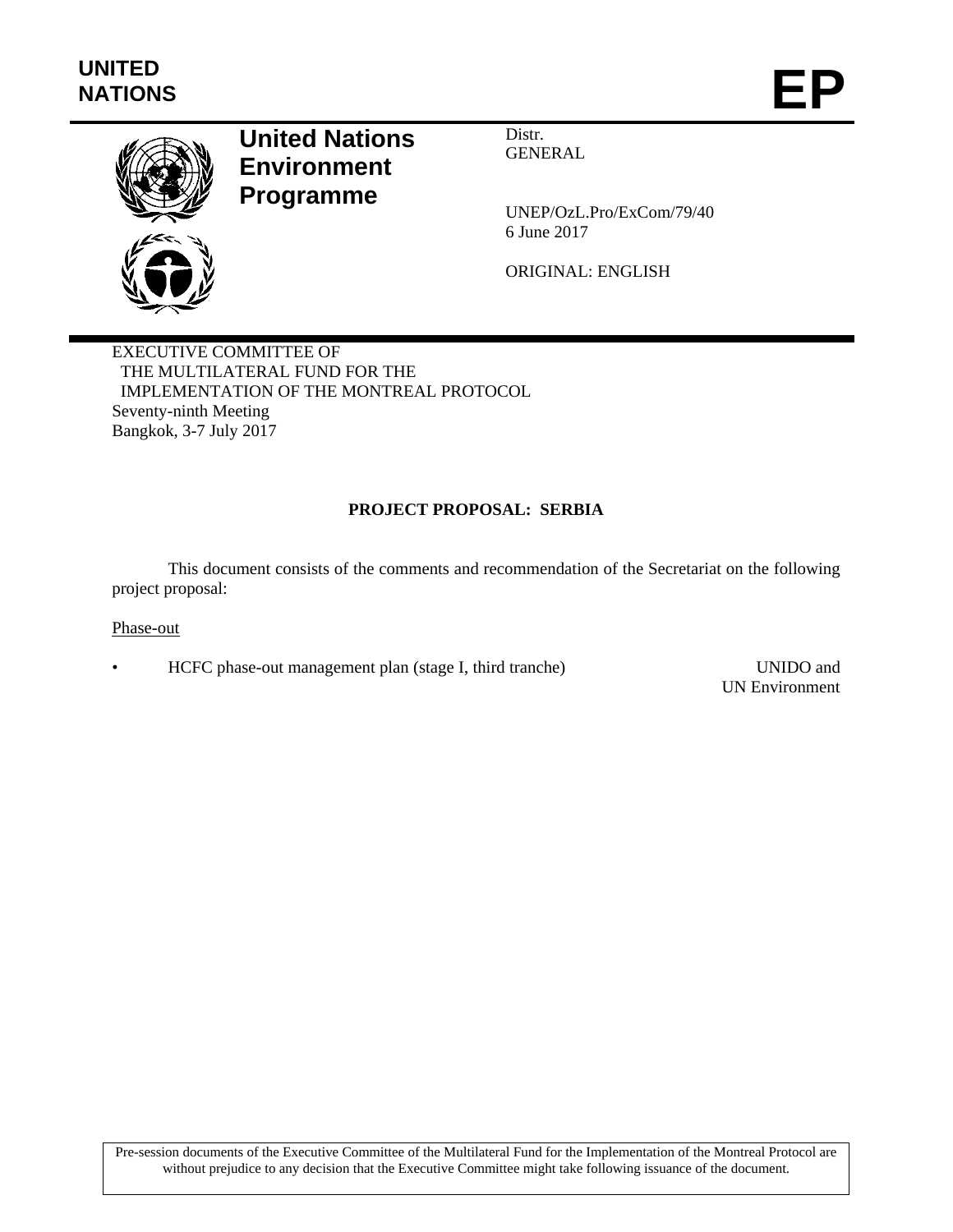## **PROJECT EVALUATION SHEET – MULTI-YEAR PROJECTS**

**Serbia** 

| (I) PROJECT TITLE                                                          |                                                                          |                                    |                            |                                        | <b>AGENCY</b>  | <b>MEETING APPROVED</b> |                                                            |                              |                  |                | <b>CONTROL MEASURE</b> |                  |                   |                          |              |                     |
|----------------------------------------------------------------------------|--------------------------------------------------------------------------|------------------------------------|----------------------------|----------------------------------------|----------------|-------------------------|------------------------------------------------------------|------------------------------|------------------|----------------|------------------------|------------------|-------------------|--------------------------|--------------|---------------------|
| HCFC phase out plan (Stage I)                                              |                                                                          |                                    |                            | UN Environment, UNIDO (lead)           |                |                         |                                                            | 62nd                         |                  |                |                        | 35% by 2020      |                   |                          |              |                     |
| (II) LATEST ARTICLE 7 DATA (Annex C Group I)                               |                                                                          |                                    |                            |                                        |                |                         |                                                            | Year: 2015                   |                  |                |                        |                  | 6.92 (ODP tonnes) |                          |              |                     |
|                                                                            |                                                                          |                                    |                            |                                        |                |                         |                                                            |                              |                  |                |                        |                  |                   |                          |              |                     |
| (III) LATEST COUNTRY PROGRAMME SECTORAL DATA (ODP tonnes)                  |                                                                          |                                    |                            |                                        |                |                         |                                                            |                              |                  |                |                        |                  |                   |                          |              | <b>Year: 2016</b>   |
| Chemical<br>Aerosol                                                        |                                                                          | Foam                               | Fire<br>fighting           |                                        |                | Refrigeration           |                                                            | Solvent                      | Process<br>agent |                |                        | Lab<br>use       |                   | Total sector consumption |              |                     |
|                                                                            |                                                                          |                                    |                            |                                        | Manufacturing  |                         | Servicing                                                  |                              |                  |                |                        |                  |                   |                          |              |                     |
| HCFC-22                                                                    |                                                                          |                                    |                            |                                        |                | 0.98                    |                                                            | 4.95                         |                  |                |                        |                  |                   |                          |              | 5.93                |
| <b>HCFC-123</b>                                                            |                                                                          |                                    | 0.02                       |                                        |                |                         |                                                            |                              |                  |                |                        |                  |                   |                          | 0.02         |                     |
| HCFC-141b                                                                  |                                                                          |                                    |                            |                                        |                |                         | 0.45                                                       |                              |                  |                |                        |                  |                   |                          | 0.45         |                     |
|                                                                            | (IV) CONSUMPTION DATA (ODP tonnes)                                       |                                    |                            |                                        |                |                         |                                                            |                              |                  |                |                        |                  |                   |                          |              |                     |
|                                                                            |                                                                          | 2009 - 2010 baseline:              |                            |                                        |                | 8.4                     | 8.37<br>Starting point for sustained aggregate reductions: |                              |                  |                |                        |                  |                   |                          |              |                     |
|                                                                            |                                                                          |                                    |                            |                                        |                |                         | <b>CONSUMPTION ELIGIBLE FOR FUNDING (ODP tonnes)</b>       |                              |                  |                |                        |                  |                   |                          |              |                     |
| Already approved:                                                          |                                                                          |                                    |                            |                                        |                | 2.94                    |                                                            | Remaining:                   |                  |                |                        |                  |                   | $\overline{5.43}$        |              |                     |
|                                                                            |                                                                          |                                    |                            |                                        |                |                         | 2016                                                       | 2017<br>2018<br>2019<br>2020 |                  |                |                        |                  | <b>Total</b>      |                          |              |                     |
|                                                                            | (V) BUSINESS PLAN<br><b>UN Environment</b><br>ODS phase-out (ODP tonnes) |                                    |                            |                                        |                |                         |                                                            | $\Omega$                     |                  | $\overline{0}$ | $\Omega$               |                  | $\overline{0}$    |                          | $\Omega$     | 0.1                 |
| Funding (US \$)                                                            |                                                                          |                                    |                            |                                        |                | 16,329                  |                                                            |                              | $\overline{0}$   | $\Omega$       |                        | $\mathbf{0}$     |                   | 8,531                    | 24,860       |                     |
| <b>UNIDO</b>                                                               |                                                                          |                                    | ODS phase-out (ODP tonnes) |                                        |                |                         | 0.2                                                        |                              | $\boldsymbol{0}$ | $\theta$       |                        | $\mathbf{0}$     |                   | 0.1                      | 0.3          |                     |
| Funding (US \$)                                                            |                                                                          |                                    |                            | 72,885<br>$\mathbf{0}$<br>$\mathbf{0}$ |                |                         |                                                            |                              | $\Omega$         |                | 27,628                 | 100,513          |                   |                          |              |                     |
|                                                                            |                                                                          |                                    |                            |                                        |                |                         |                                                            |                              |                  |                |                        |                  |                   |                          |              |                     |
|                                                                            | (VI) PROJECT DATA                                                        |                                    | 2010<br>n/a                | 2011<br>n/a                            | 2012<br>n/a    | 2013<br>8.4             | 2014                                                       | 8.4                          | 2015<br>7.56     | 2016<br>7.56   | 2017                   | 7.56             | 2018<br>7.56      | 2019<br>7.56             | 2020<br>5.46 | <b>Total</b><br>n/a |
| Montreal Protocol consumption limits<br>Maximum allowable consumption (ODP |                                                                          |                                    | n/a                        | n/a                                    | n/a            | 8.4                     |                                                            | 8.4                          | 7.56             | 7.56           |                        | 7.56             | 7.56              | 7.56                     | 5.46         | n/a                 |
| tonnes)                                                                    |                                                                          |                                    |                            |                                        |                |                         |                                                            |                              |                  |                |                        |                  |                   |                          |              |                     |
| Agreed<br>funding                                                          | <b>UN</b><br>Environment                                                 | Project<br>costs                   | 26,000                     | $\Omega$                               | $\theta$       | 27,500                  |                                                            | $\overline{0}$               | $\overline{0}$   | 14,450         |                        | $\overline{0}$   | $\Omega$          | $\Omega$                 | 7,550        | 75,500              |
| (US \$)                                                                    |                                                                          | Support<br>costs                   | 3,380                      | $\Omega$                               | $\overline{0}$ | 3,575                   |                                                            | $\overline{0}$               | $\overline{0}$   | 1,879          |                        | $\overline{0}$   | $\theta$          | $\Omega$                 | 981          | 9,815               |
|                                                                            | <b>UNIDO</b>                                                             | Project<br>costs                   | 360,130                    | $\theta$                               | $\overline{0}$ | 444,130                 |                                                            | $\mathbf{0}$                 | $\overline{0}$   | 67,800         |                        | $\boldsymbol{0}$ | $\overline{0}$    | $\overline{0}$           | 25,700       | 897,760             |
|                                                                            |                                                                          | Support<br>$\mathop{\text{costs}}$ | 27,010                     | $\overline{0}$                         | $\overline{0}$ | 33,310                  |                                                            | $\mathbf{0}$                 | $\overline{0}$   | 5,085          |                        | $\boldsymbol{0}$ | $\overline{0}$    | $\overline{0}$           | 1,928        | 67,333              |
| Funds approved by ExCom<br>(U S\$)                                         |                                                                          | Project<br>$\cos\!t\!s$            | 386,130                    | $\overline{0}$                         | $\overline{0}$ | 471,630                 |                                                            | $\boldsymbol{0}$             | $\overline{0}$   | $\mathbf{0}$   |                        | $\boldsymbol{0}$ | $\overline{0}$    | $\overline{0}$           | 0.0          | 857,760             |
|                                                                            |                                                                          | Support<br>$\mathop{\text{costs}}$ | 30,390                     | $\overline{0}$                         | $\overline{0}$ | 36,885                  |                                                            | $\mathbf{0}$                 | $\boldsymbol{0}$ | $\mathbf{0}$   |                        | $\boldsymbol{0}$ | $\overline{0}$    | $\overline{0}$           | 0.0          | 67,275              |
| Total funds requested for<br>approval at this meeting                      |                                                                          | Project<br>$\mathop{\text{costs}}$ |                            |                                        |                |                         |                                                            |                              |                  |                | $82,250*$              |                  |                   |                          |              | 82,250              |
| (US \$)                                                                    |                                                                          | Support<br>costs                   |                            |                                        |                |                         |                                                            |                              |                  |                | $6,964*$               |                  |                   |                          |              | 6,964               |

\*The third tranche should have been submitted in 2016.

| ла<br>approval<br>юш<br>LIIKC<br>77 J<br>. |
|--------------------------------------------|
|--------------------------------------------|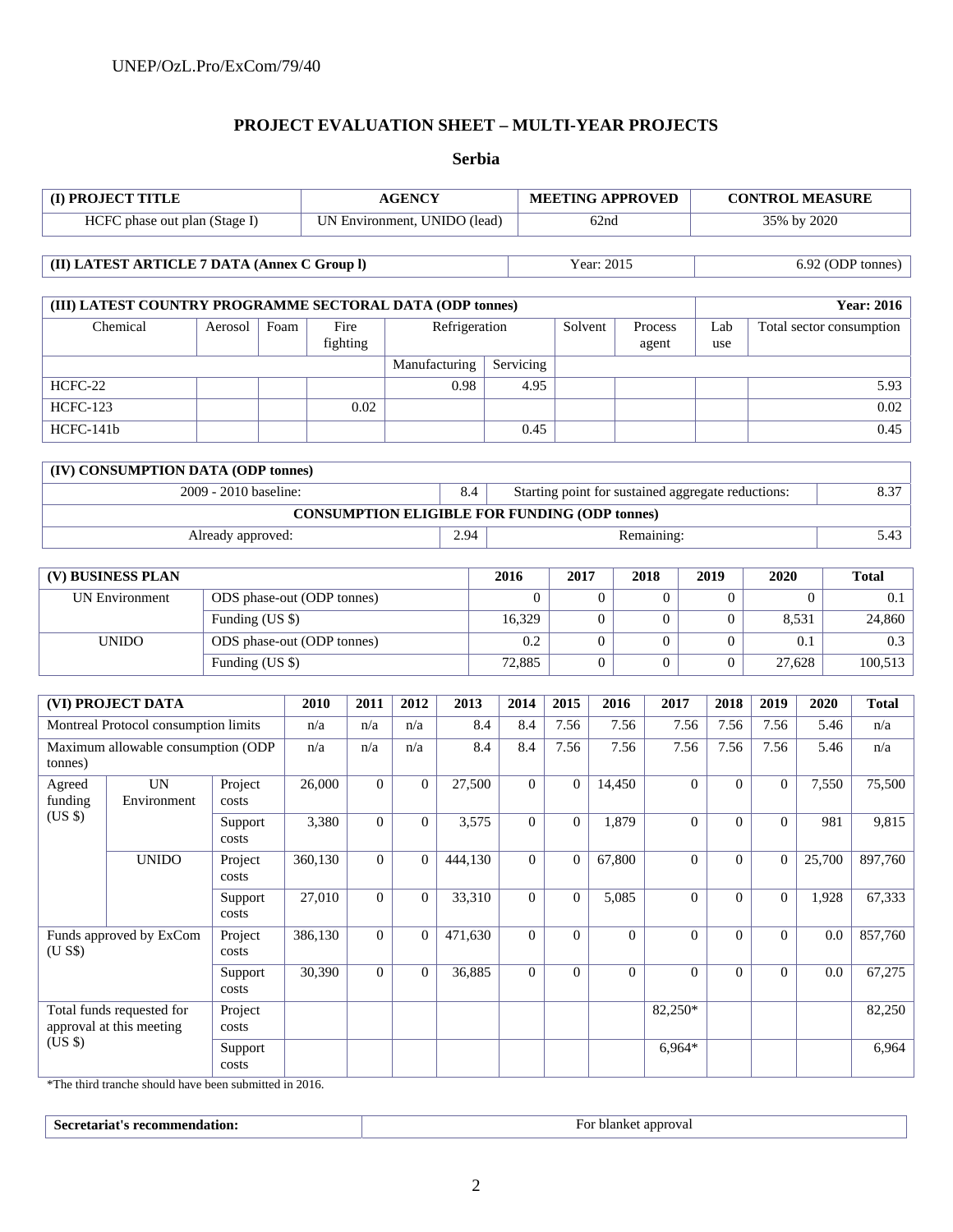## **PROJECT DESCRIPTION**

1. On behalf of the Government of Serbia, UNIDO as the lead implementing agency, has submitted to the  $79<sup>th</sup>$  meeting a request for funding for the third tranche of stage I of the HCFC phase-out management plan (HPMP), at a total cost of US \$89,214, consisting of US \$67,800, plus agency support costs of US \$5,085 for UNIDO, and US \$14,450, plus agency support costs of US \$1,879 for United Nations Environment Programme (UN Environment).<sup>1</sup> The submission includes a progress report on the implementation of the second tranche, the verification report on HCFC consumption for 2014 and 2015 and the tranche implementation plan for 2017 to 2019.

#### Report on HCFC consumption

#### *HCFC consumption*

2. The Government of Serbia reported a consumption of 6.92 ODP tonnes of HCFC in 2015, and estimated a consumption of 6.4 ODP tonnes for 2016 which is 24 per cent below the HCFC baseline for compliance and 15 per cent below the maximum allowable consumption in the Agreement with the Executive Committee for 2016. The 2012-2016 HCFC consumption is shown in Table 1.

| <b>HCFC</b>                  | 2012  | 2013   | 2014   | 2015   | $2016*$ | <b>Baseline</b> |
|------------------------------|-------|--------|--------|--------|---------|-----------------|
| <b>Metric tonnes</b>         |       |        |        |        |         |                 |
| HCFC-22                      | 169.1 | 137.21 | 133.23 | 114.52 | 107.82  | 141.0           |
| <b>HCFC-123</b>              | 0.0   | 0.0    | 0.0    | 0.9    | 0.9     | 1.1             |
| HCFC-141b                    | 5.2   | 1.90   | 3.26   | 3.81   | 4.08    | 0.0             |
| $HCFC-142h$                  | 16.6  | 4.63   | 5.28   | 2.85   | 0.0     | 9.1             |
| <b>Total (metric tonnes)</b> | 190.9 | 143.74 | 141.77 | 122.08 | 112.8   | 151.2           |
| <b>ODP</b> tonnes            |       |        |        |        |         |                 |
| HCFC-22                      | 9.30  | 7.55   | 7.33   | 6.30   | 5.93    | 7.76            |
| <b>HCFC-123</b>              | 0.00  | 0.00   | 0.00   | 0.02   | 0.02    | 0.02            |
| $HCFC-141b$                  | 0.57  | 0.21   | 0.36   | 0.42   | 0.45    | 0.00            |
| HCFC-142b                    | 1.08  | 0.30   | 0.34   | 0.19   | 0.0     | 0.59            |
| <b>Total (ODP tonnes)</b>    | 10.95 | 8.06   | 8.03   | 6.92   | 6.4     | 8.37            |

**Table 1. HCFC consumption in Serbia (2012-2016 Article 7 data)** 

\*Country programme data submitted on 1 May 2017.

3. Consumption of HCFC-22 decreased due to the conversions in the refrigeration and air-conditioning (RAC) manufacturing sector and implementation of activities in the servicing sector. HCFC-142b is imported as a blend (R-406a, consisting of 41 per cent HCFC-142b, 55 per cent HCFC-22 and 4 per cent R-600a), which is used as a drop-in for CFC-12-based equipment. Improved servicing practices and retirement of CFC-based equipment likely contributed to the decreased consumption and zero imports of R-406a in 2016. Serbia started consuming HCFC-141b in 2011 for flushing and cleaning; awareness-raising activities are targeting this consumption. A small amount of HCFC-123 was consumed in 2010, 2015 and 2016; this consumption was likely to service a small number of chillers with intermittent servicing needs.

#### *Verification report*

1

4. The third tranche of the HPMP of Serbia was expected to be submitted in 2016. The verification of consumption for 2014 and 2015 was completed on time; however, while the process for verifying the 2016 consumption has started, the 2016 verification report is expected to be submitted in September 2017.

 $1$  As per the letter of 18 April 2017 from the Ministry of Agriculture and Environmental Protection of Serbia to UNIDO.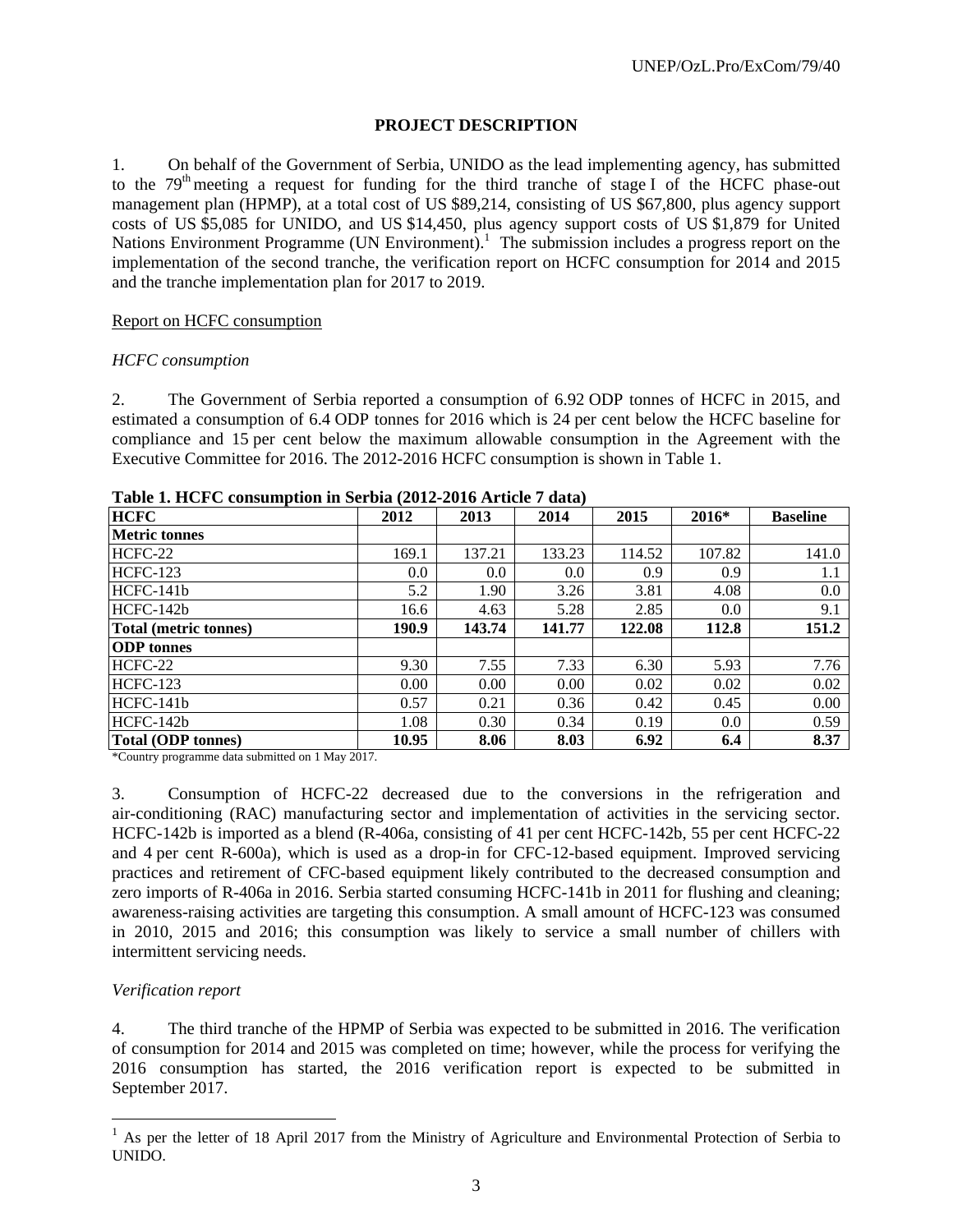5. The verification report for 2014 and 2015 confirmed that the Government is implementing a licensing and quota system for HCFC imports and exports and that the total consumption of HCFCs for 2015 was 6.92 ODP tonnes. The licensing system has been extended to include HFCs and HFC blends.

## *Country programme (CP) implementation report*

6. The Government of Serbia reported HCFC sector consumption data under the 2015 CP implementation report which is consistent with the data reported under Article 7.

## Progress report on the implementation of the second tranche of the HPMP

## *Legal framework*

7. The only ODS for which imports are permitted are HCFCs. A license to import HCFCs is issued only if the applicant has been assigned the import quota for that year of import. Serbia did not report exports of HCFCs. The licensing system also includes HCFC-based equipment valid for the year in which the license is issued. The national custom codes are in compliance with the standards of the World Customs Organization, the European Union (EU), and the informal prior informed consent mechanism.

8. The regulation on certification of personnel performing certain activities related to controlled substances and certain fluorinated greenhouse gases (GHG) (Official Gazette of RS No. 24/16) was adopted in March 2016. It is partially aligned with EU regulations on minimum certification requirements for stationary refrigeration, air-conditioning (AC) and heat pump equipment, and minimum training requirements for the recovery of certain fluorinated GHG from AC systems in motor vehicles.

9. Draft amendments on the regulation on ODS management and on conditions for license issuance is under review, as to harmonize regulations with the EU. It includes a ban on new HCFC-based equipment and on the import of refrigerants in disposable cylinders by 1 January 2018, as well as restrictions on the use of high-GWP HFCs for certain uses.

10. Software for data collection and statistical processing was purchased and installed in 2016. It has been used to establish a database for registered users, service shops, service technicians and equipment containing refrigerants. To date, 741 pieces of equipment that contain more than 3 kg refrigerants have been entered into the database. The software allows for collection of information on equipment containing low-GWP refrigerants.

# *Manufacturing sector*

11. The conversion of Alfa Klima to R-410A and Soko Inzinjering to R-410A and ammonia has been completed, with the phase-out 0.86 ODP tonnes of HCFC-22. The equipment for the conversion at Sena has been purchased with commissioning and training on-going; the equipment for EkoElktro Frigo was purchased, with delivery and commissioning expected in June 2017. The complete phase-out of 2.27 ODP tonnes of HCFC from the RAC manufacturing sector is expected in July 2017. Given the higher than expected capital cost of some items, UNIDO proposed to use approximately half of the budget allocated for incremental operating costs (IOCs) (US \$79,006), to cover those costs, in accordance with paragraph 7 of the Agreement and decision 60/44(f)(iii). This reallocation will leave a balance of US \$75,980 for IOCs.

#### *Refrigeration servicing sector*

12. A workshop for handling ODS and fluorinated alternatives for 19 trainers of service technicians was held. Procurement of additional equipment (e.g., tube bender, cutter, flare tools, HFC leak detectors, two-valve cylinders, portable refrigerant recovery units, and two-stage vacuum pumps) for the training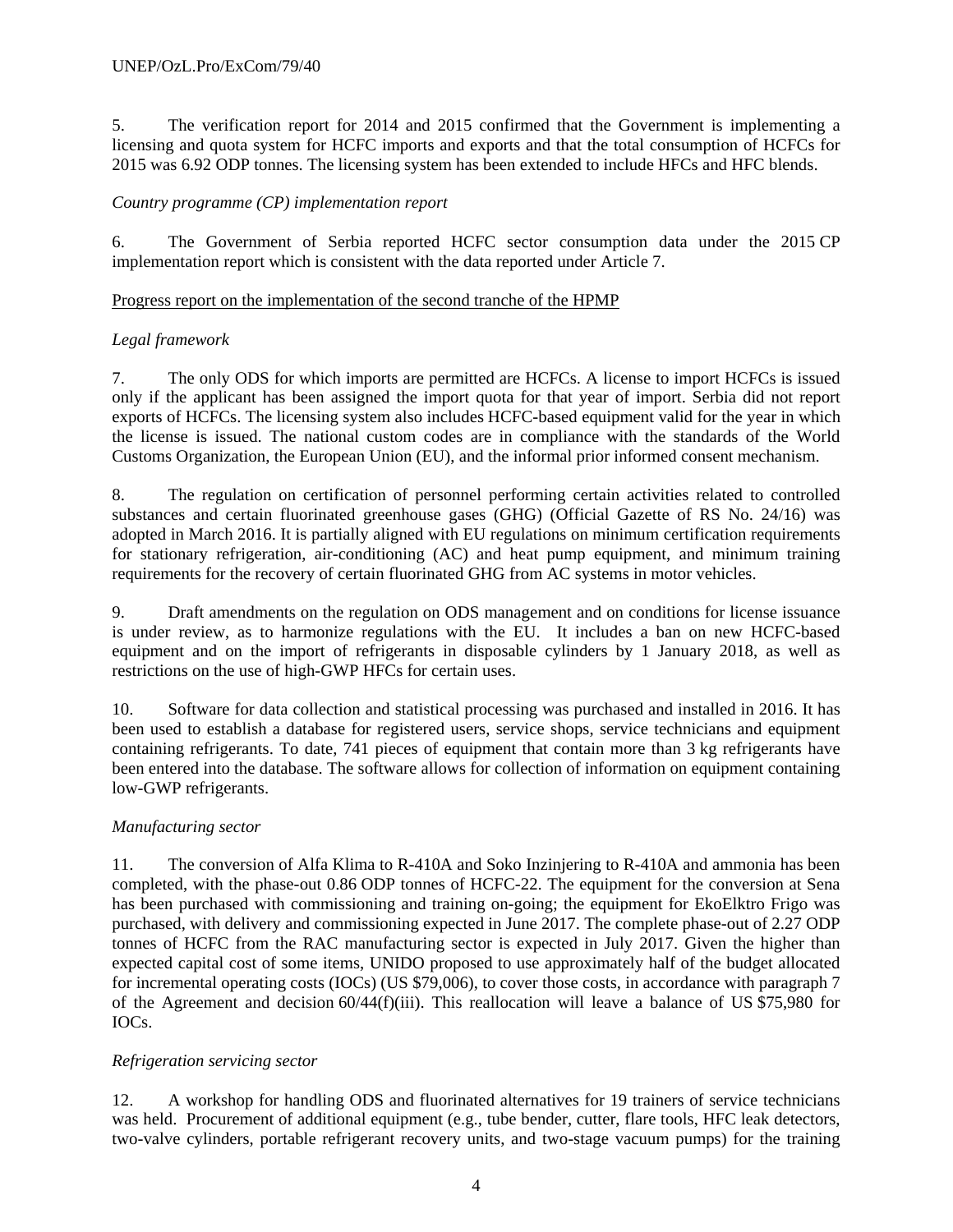centres capable to handle fluorinated alternatives, in accordance with the requirements of the March 2016 regulation on certification of personnel, is ongoing. A refrigerant identifier was purchased in 2015 for the recovery and reclamation facility and the technical specifications for reclamation equipment have been developed. A workshop to train approximately 40 customs officers and environment inspectors is scheduled for June 2017. The training will focus on updates in the legislation and on practical inspection exercises (simulated inspections) of two to three industrial/commercial installations containing different refrigerants.

13. In cooperation with the Serbian RAC association (KGH), awareness-raising activities included organization of refrigeration roundtables and exhibition booths at the annual KGH congress in 2015 and 2016 that is attended by over 800 participants; and the publishing of "Ozone Pages" in the quarterly KGH journal.

#### Level of fund disbursement

14. As of April 2017, of the US \$857,760 so far approved, US \$565,255 had been disbursed (US \$531,151 for UNIDO and US \$34,104 for UN Environment) as shown in Table 2. The balance of US \$292,505 is expected be disbursed in 2018.

| Agency                    |          | <b>First tranche</b> |          | <b>Second tranche</b> | <b>Total</b> |                  |  |
|---------------------------|----------|----------------------|----------|-----------------------|--------------|------------------|--|
|                           | Approved | <b>Disbursed</b>     | Approved | <b>Disbursed</b>      | Approved     | <b>Disbursed</b> |  |
| <b>UNIDO</b>              | 360.130  | 353,844              | 444,130  | 177.307               | 804.260      | 531,151          |  |
| <b>UN Environment</b>     | 26,000   | 23,648               | 27,500   | 10.456                | 53,500       | 34,104           |  |
| <b>Total</b>              | 386,130  | 377,492              | 471,630  | 187.763               | 857,760      | 565,255          |  |
| Disbursement rate $(\% )$ |          | 98                   |          | 40                    |              | 66               |  |

**Table 2. Financial report of stage I of the HPMP for Serbia (US \$)** 

#### Implementation plan for the third tranche of the HPMP

- 15. The following activities will be implemented between July 2017 and December 2019:
	- (a) Improving the legislative framework by focusing on implementation and enforcement of newly-adopted legislation and on the electronic software for data collection and recording of the equipment containing more than 3 kg of refrigerant (UNIDO) (US \$10,000);
	- (b) Continuing the training and certification of service technicians, the development of a manual for service technicians with theoretical and practical components in compliance with F-gas and natural refrigerants standards (UNIDO) (US \$57,800);
	- (c) Organizing a set of one-day trainings for the customs officers on four main border crossings targeting 40 additional customs officers (UN Environment) (US \$6,950); and
	- (d) Implementing public awareness activities such as refrigeration roundtables for alternative, ozone and climate friendly technologies, as part of the annual congress of KGH; and ozone pages in the KGH quarterly journal if budget permits (UN Environment) (US \$7,500).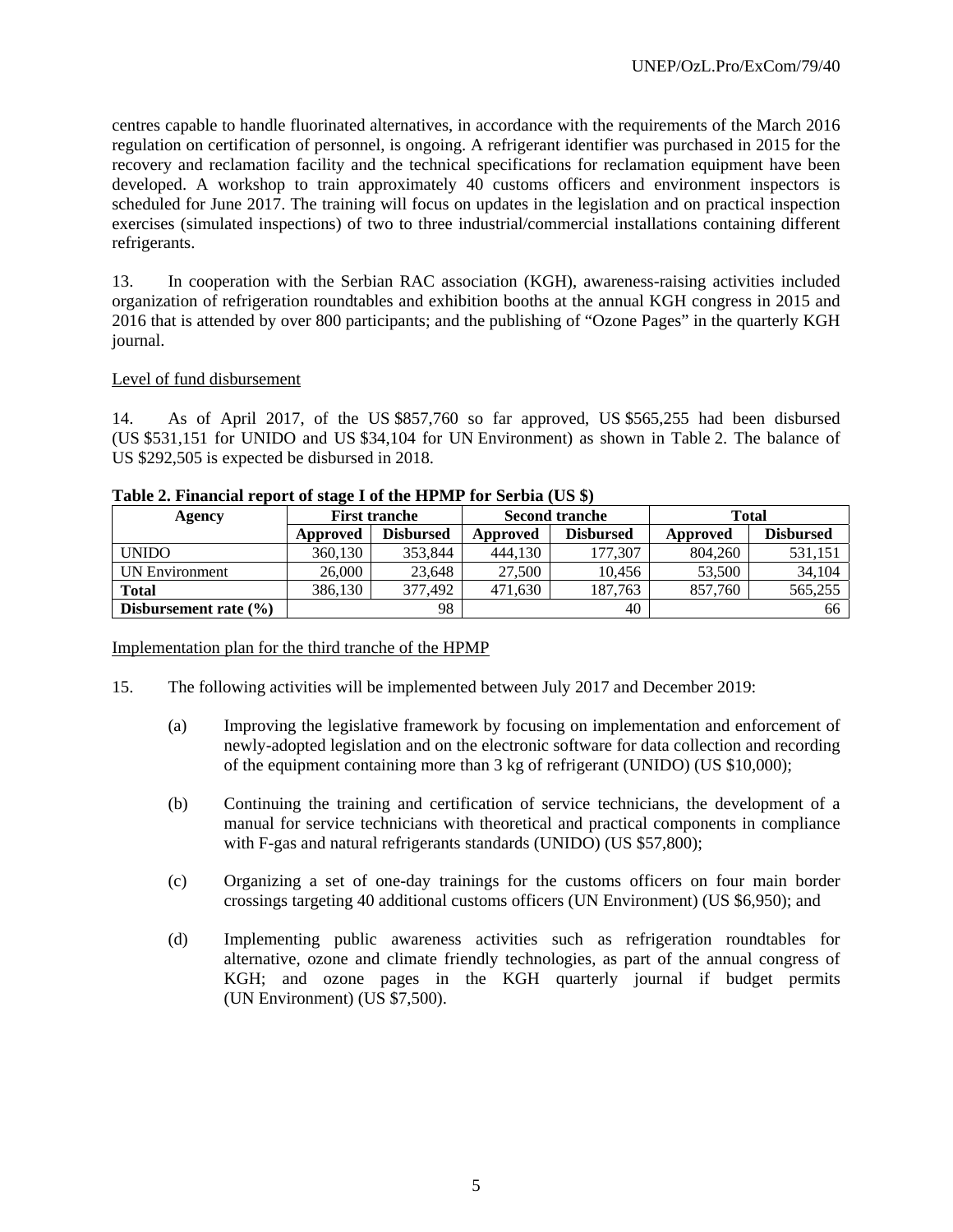# **SECRETARIAT'S COMMENTS AND RECOMMENDATION**

## **COMMENTS**

#### Verification Report

16. As the third tranche was expected to be submitted in 2016, UNIDO had originally commissioned a verification report for 2014 and 2015, only. Given the delay to 2017, a 2016 verification is now required. UNIDO has started the process for compiling the 2016 verification report, which will be submitted by September 2017. Consistent with decision 72/19, the Secretariat could recommend the approval of the tranche on the understanding that the transfer of the funding to UNIDO would only occur after receipt by the Secretariat of the 2016 verification.

#### Progress report on the implementation of the second tranche of the HPMP

## *Legal framework*

17. The Government of Serbia has already issued HCFC import quotas for 2017 at 6.72 ODP tonnes.

#### *Manufacturing sector*

18. The Secretariat recalled that the 2016 evaluation of the HCFC phase-out project in Serbia's RAC sector had indicated that the converted enterprises have manufactured RAC equipment using R-407C, R-507 and HFC-134a. Subsequent correspondence indicated that this RAC equipment was not manufactured using equipment funded by the project. UNIDO confirmed this understanding.

19. Noting that three of the four enterprises<sup>2</sup> had received funding to convert to both R-410A and ammonia, the Secretariat further requested clarification, in line with decision  $77/35(a)(ii)$ , on whether any of the enterprises that had received funding under the HPMP to manufacture products and equipment using substances with low-GWP were temporarily manufacturing products and/or equipment using high-GWP substances.

20. UNIDO confirmed that the three enterprises are able to manufacture low-GWP-based equipment, including ammonia and cascade systems. However, while the converted enterprises offer the equipment in their catalogue, to date they have not yet been able to sell any such equipment due to the higher cost of the equipment relative to high-GWP-based equipment. Such high-GWP-based systems were not manufactured using the equipment purchased under the HPMP; rather, the enterprises imported ready-made systems and components existing on the market for which assembly and commissioning was offered. The Government and KGH are actively promoting low-GWP-based systems, including through awareness-raising activities highlighting the energy efficiency and climate benefits of low-GWP-based systems. In addition, the draft amendments on the regulation on ODS management currently under review include restrictions on high-GWP HFCs for certain uses. One of the enterprises (Soko Inzinjering) will install a low-GWP-based cascade system at the faculty of mechanical engineering in Belgrade and will serve as a teaching tool. UNIDO confirmed that it would continue implementation of the remaining activities in line with decision  $77/35(a)(vi)^3$ .

1

<sup>&</sup>lt;sup>2</sup> Alfa Klima only received funding to convert to R-410A.<br><sup>3</sup> Not to now any IOCs that had been approved for man

<sup>&</sup>lt;sup>3</sup> Not to pay any IOCs that had been approved for manufacturing enterprises until it had been verified that the enterprises were manufacturing products and/or equipment using the approved technology.